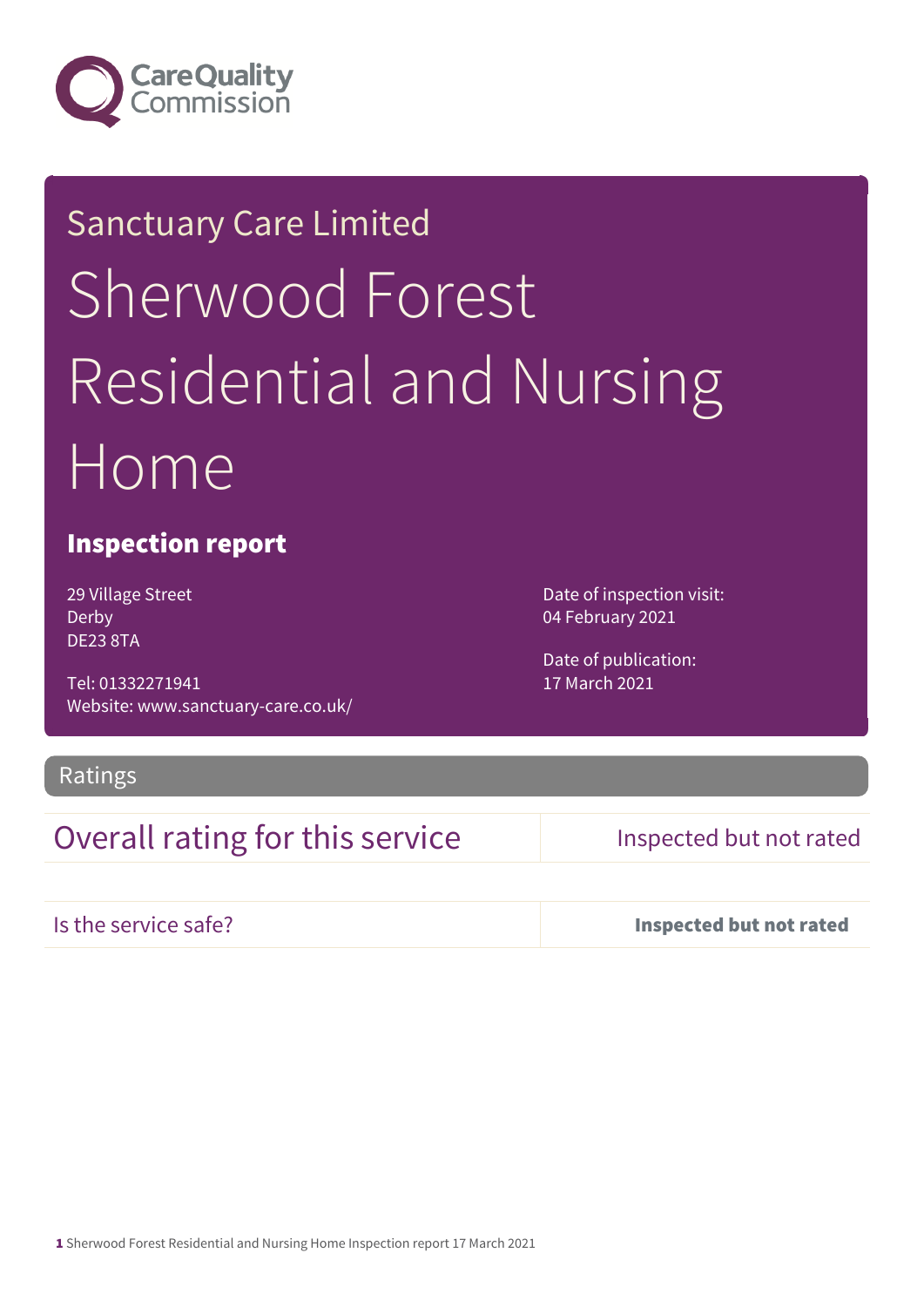## Summary of findings

#### Overall summary

Sherwood Forest Residential and Nursing Home provides nursing and personal care for up to 75 people aged 18 years and over. It has two units. Sherwood Suite provides nursing, palliative and residential care for people and Forest Suite provides care and support for people living with dementia. At the time of our inspection there were 58 people using the service.

We found the following examples of good practice:

Staff were adhering to personal protective equipment (PPE) and social distancing guidelines.

There was a business continuity plan in place providing clear guidance on the action to take in the event of a COVID-19 outbreak within the home.

There were systems in place to safely admit people into the care home from both the hospital and community environment.

Multiple donning and doffing stations were available within the care home. PPE was readily available including a grab box for emergencies.

Staff were provided with access to counselling services if required, to support their well-being.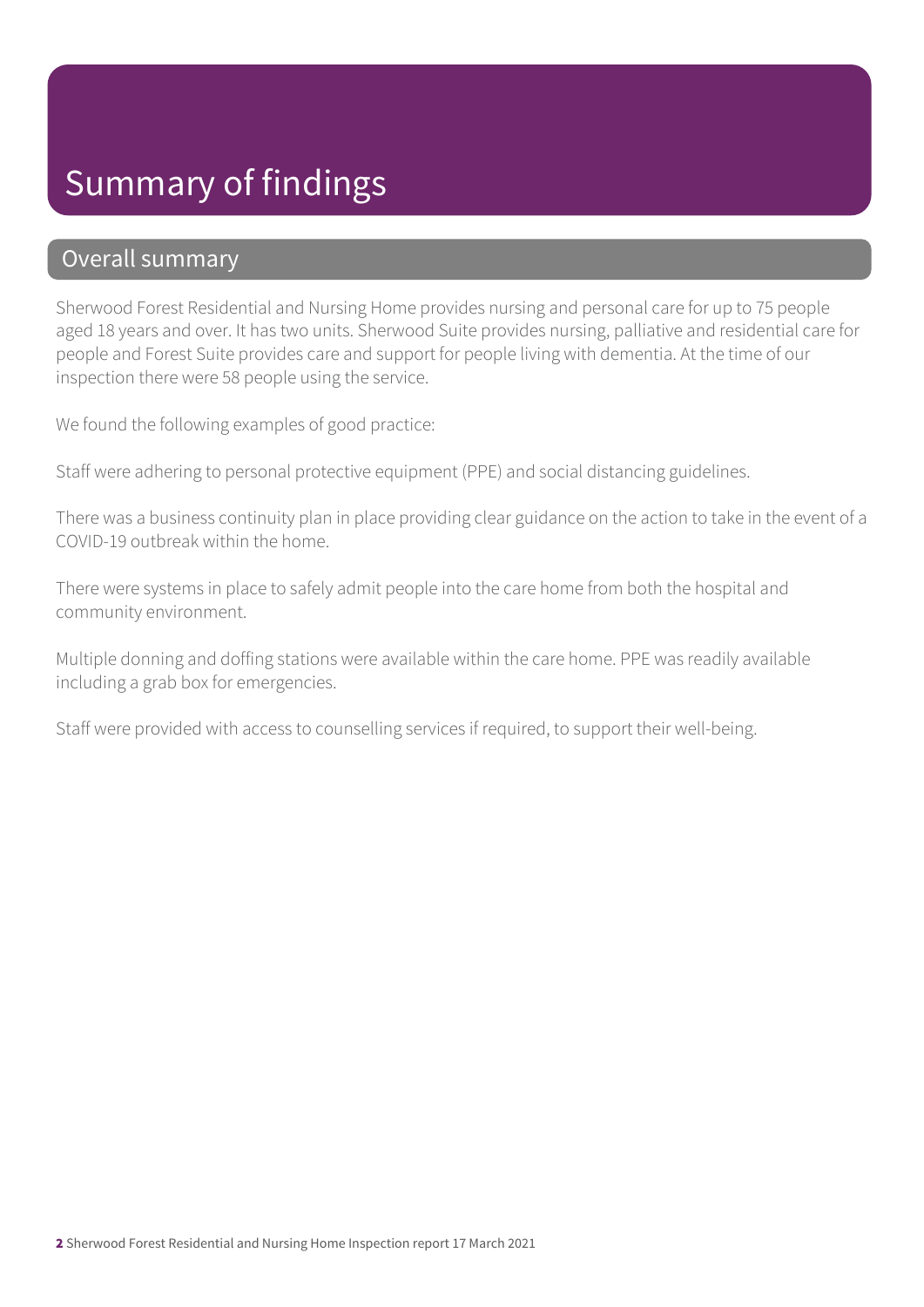#### The five questions we ask about services and what we found

We always ask the following five questions of services.

Further information is in the detailed findings below.

Is the service safe? Inspected but not rated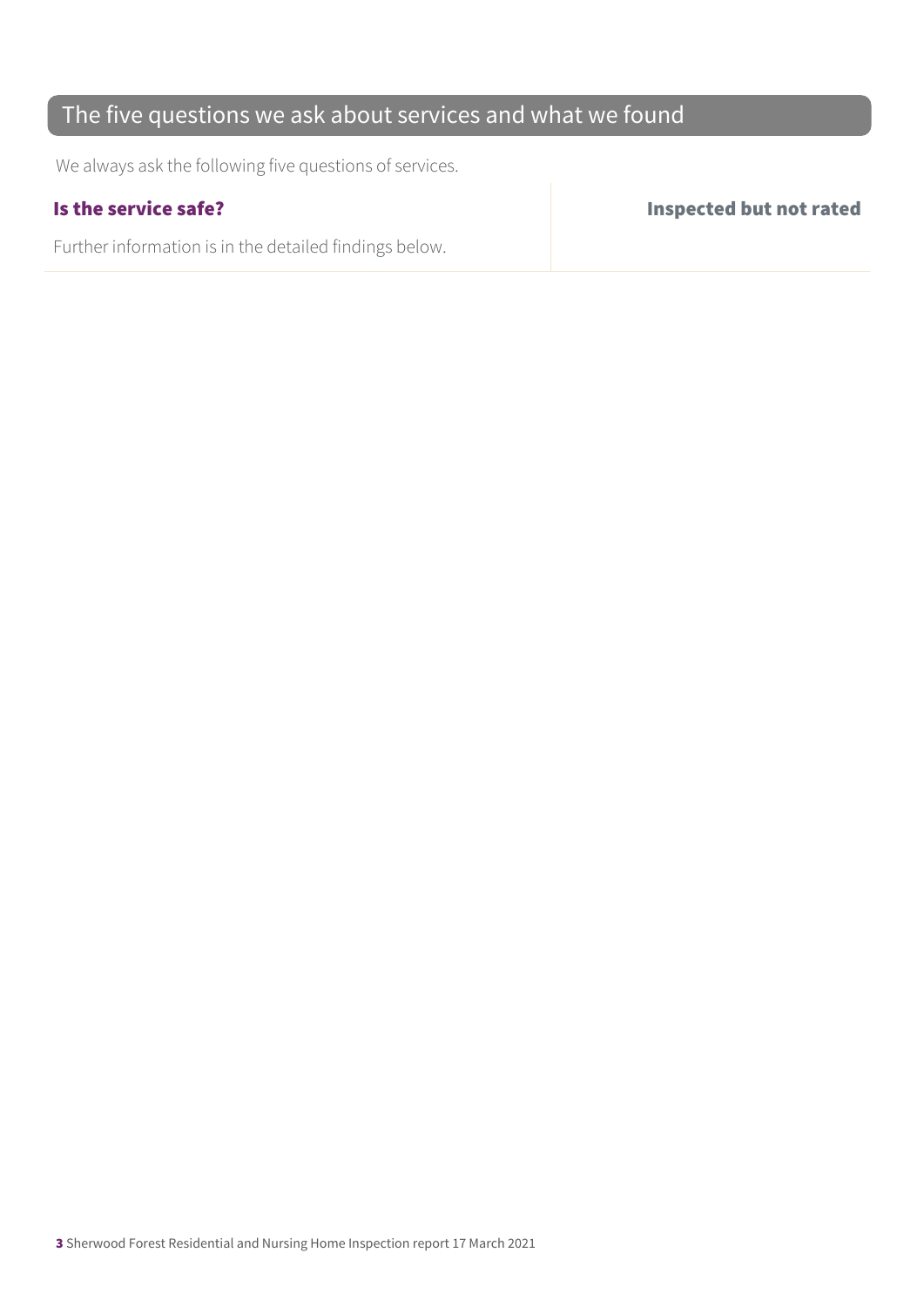

# Sherwood Forest Residential and Nursing Home

Detailed findings

# Background to this inspection

We carried out this inspection under Section 60 of the Health and Social Care Act 2008 as part of our regulatory functions. This inspection was planned to check whether the provider is meeting the legal requirements and regulations associated with the Health and Social Care Act 2008.

As part of CQC's response to the coronavirus pandemic we are looking at the preparedness of care homes in relation to infection prevention and control. This was a targeted inspection looking at the infection control and prevention measures the provider has in place.

This inspection took place on 04 February 2021 and was announced.